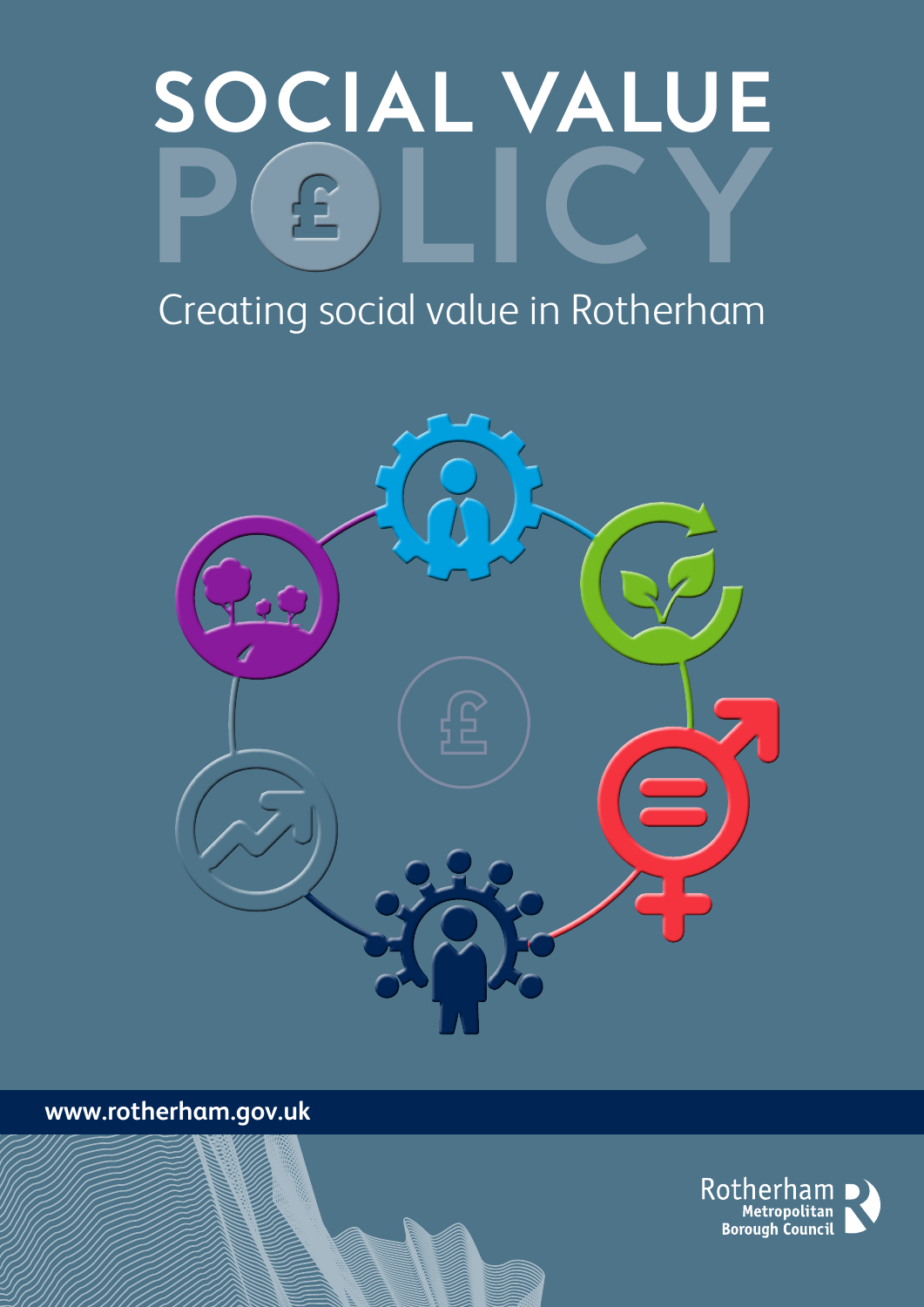**THE AIM OF THIS POLICY IS TO MAXIMISE THE LOCAL IMPACT OF THE COUNCIL'S SPEND AND THROUGH THIS HELP TO RAISE THE LIVING STANDARDS OF ROTHERHAM RESIDENTS.**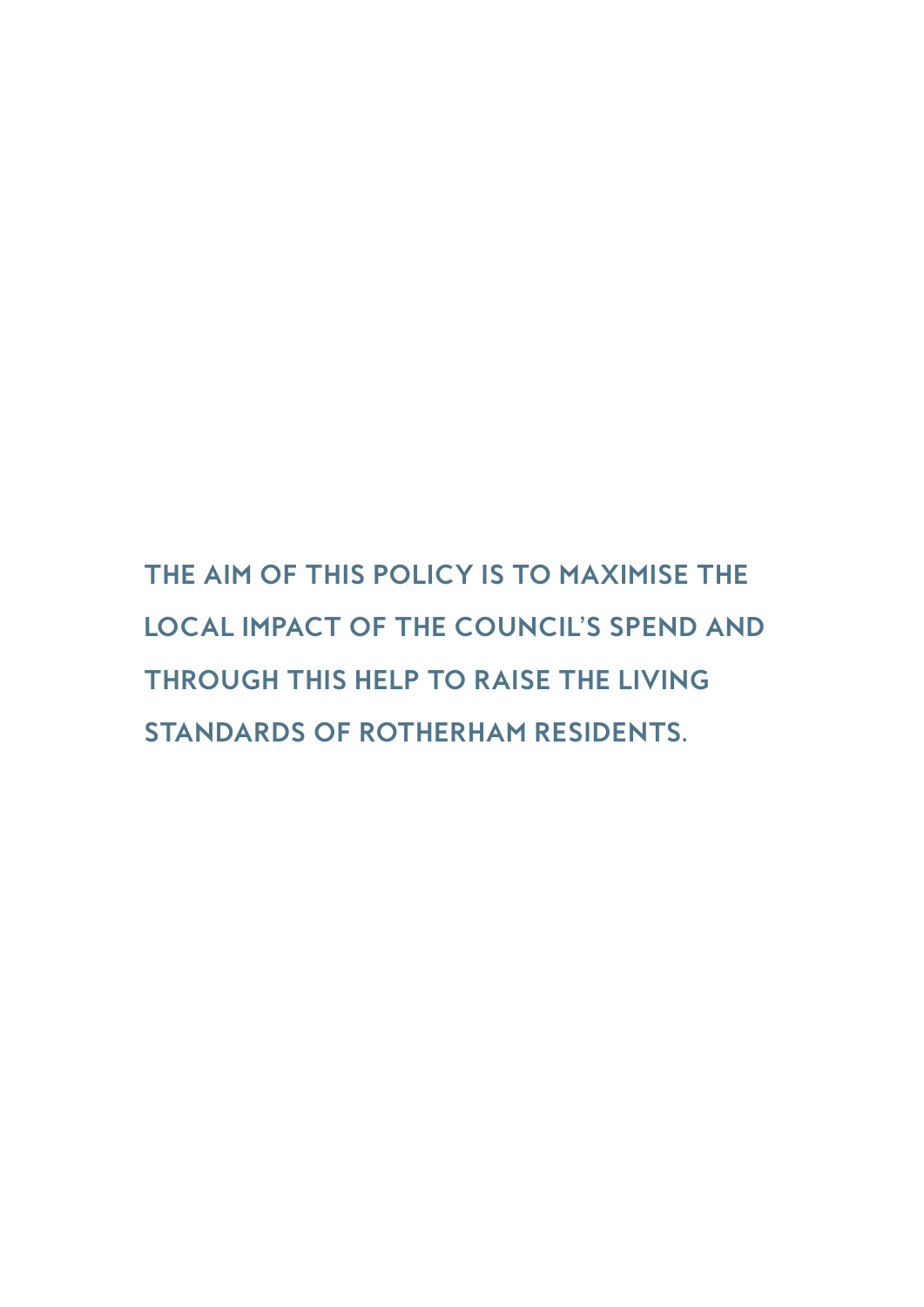# **FOREWORD, COUNCILLOR CHRIS READ, LEADER OF ROTHERHAM BOROUGH COUNCIL**



Rotherham Council is committed to developing a positive sense of place and good quality of life for all its residents. We aim to do this not just through the services we provide and the work we do with our partners through economic development, but also by using our own purchasing power to bring added value to communities and individuals across the borough.

In 2018/19 the Council spent around £300 million with external suppliers and, as one of the leading procurers in the area, I want the Council to lead the way

in supporting social value. We will do this by maximising the local impact of the Council's spend and, through this, help to raise the living standards of our residents.

I want to work with our partners, contractors and service providers to look at how we can gain additional social value from every pound we spend.

This could be achieved in a number of ways:

- It could be through creating local employment and training opportunities, particularly for young people or those who are struggling to get on a career path, such as disabled people
- It could be through supporting the growth of our community and voluntary organisations working in our neighbourhoods
- It could be through taking steps to reduce our impact on the environment.

As one of the fastest growing economies in Yorkshire, Rotherham has a strong track record of collaborative working between the public, private and voluntary sectors. This has led to major successes such as the advanced manufacturing park, our strong network of local businesses, and improved employment.

However, we still face many challenges including health, social and economic inequalities within the borough. By working together with our partners to embed social value in our contracts and commissioning processes we can help to improve the local economy further, increasing spend locally, developing innovative delivery models and creating new opportunities.

The social value policy sets out our commitment and I hope that other organisations locally, regionally and nationally will work with us to build real and lasting benefits for Rotherham communities.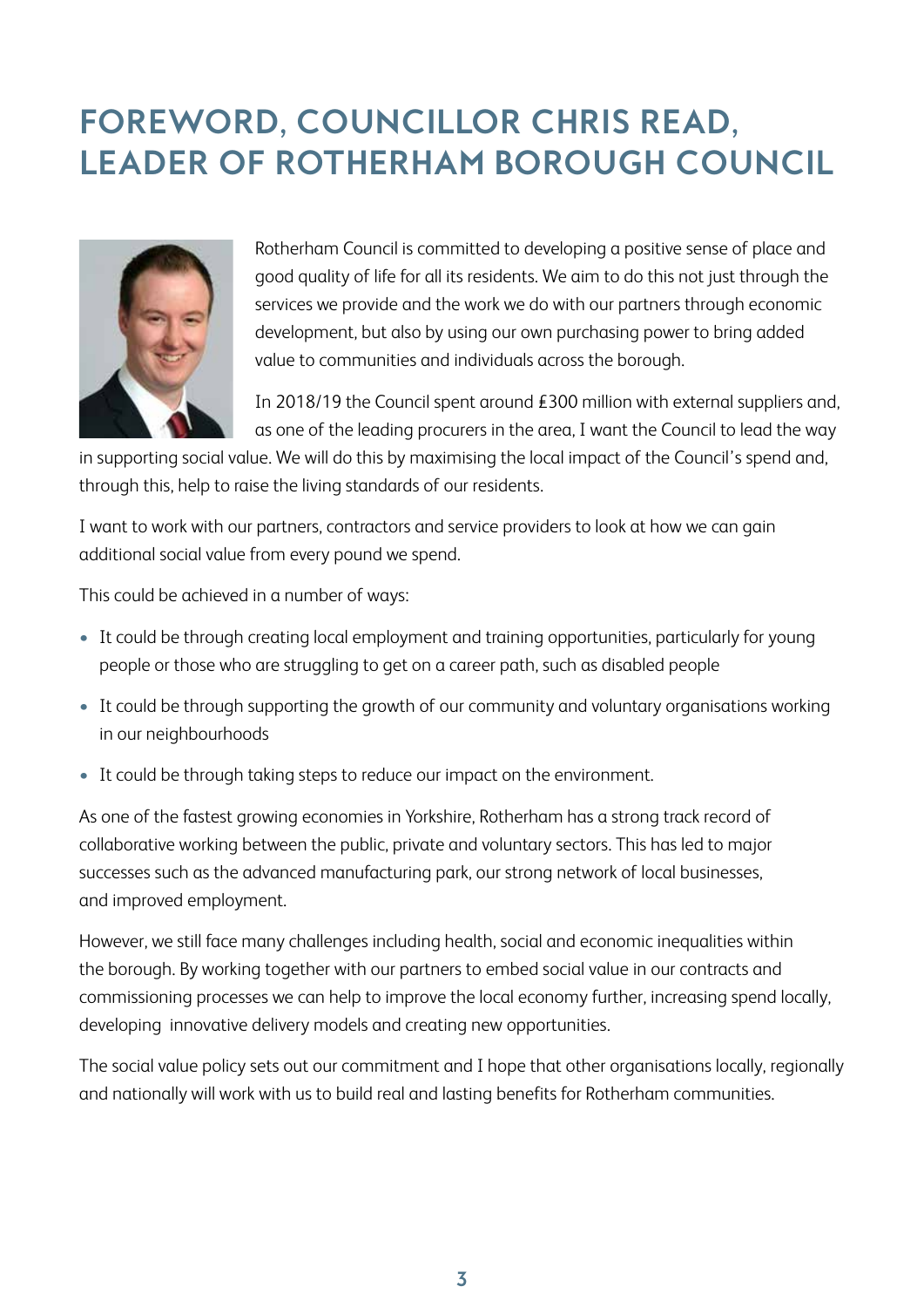# **INTRODUCTION**

Rotherham Council is committed to developing a positive sense of place and good quality of life for all its residents. These aspirations are set out in the Council Plan and this is the overarching strategic framework for this policy. These aspirations are also pursued through collaborative work with partners in the Rotherham Together Partnership and the Sheffield City Region.

This policy sets out how the Council will use its purchasing power to maximise the local impact of its spend. This will ensure that every pound the Council spends achieves the most value for Rotherham communities and residents, which is even more important in a time of continued austerity and increasing demand for services. This means making decisions that are not just based on financial cost but look at benefits to the wider community.

This could mean, for example, ensuring that residents can access employment opportunities from new developments in the borough or that young people could gain new skills to help them find meaningful employment. It also means promoting the Council's ethical procurement guidelines to ensure that modern day slavery is eradicated in our town and make sure all employers in the region act responsibly.

As one of the leading procurers and commissioners in the area, the Council wants to take steps to increase the amount of additional social value from its contracts and commissioned services. The aim is to increase over time the proportion the Council spends with local businesses, thus supporting the local economy and helping small and medium-sized enterprises (SMEs) to flourish. The Council recognises that more could be done to support and strengthen the local supply network and the region's economic resilience, while also maximising the amount of social value delivered by companies that are based outside of the area. In addition, the Council is keen to develop its commissioning processes to open up opportunities for more codesigned services and sustainable local delivery models.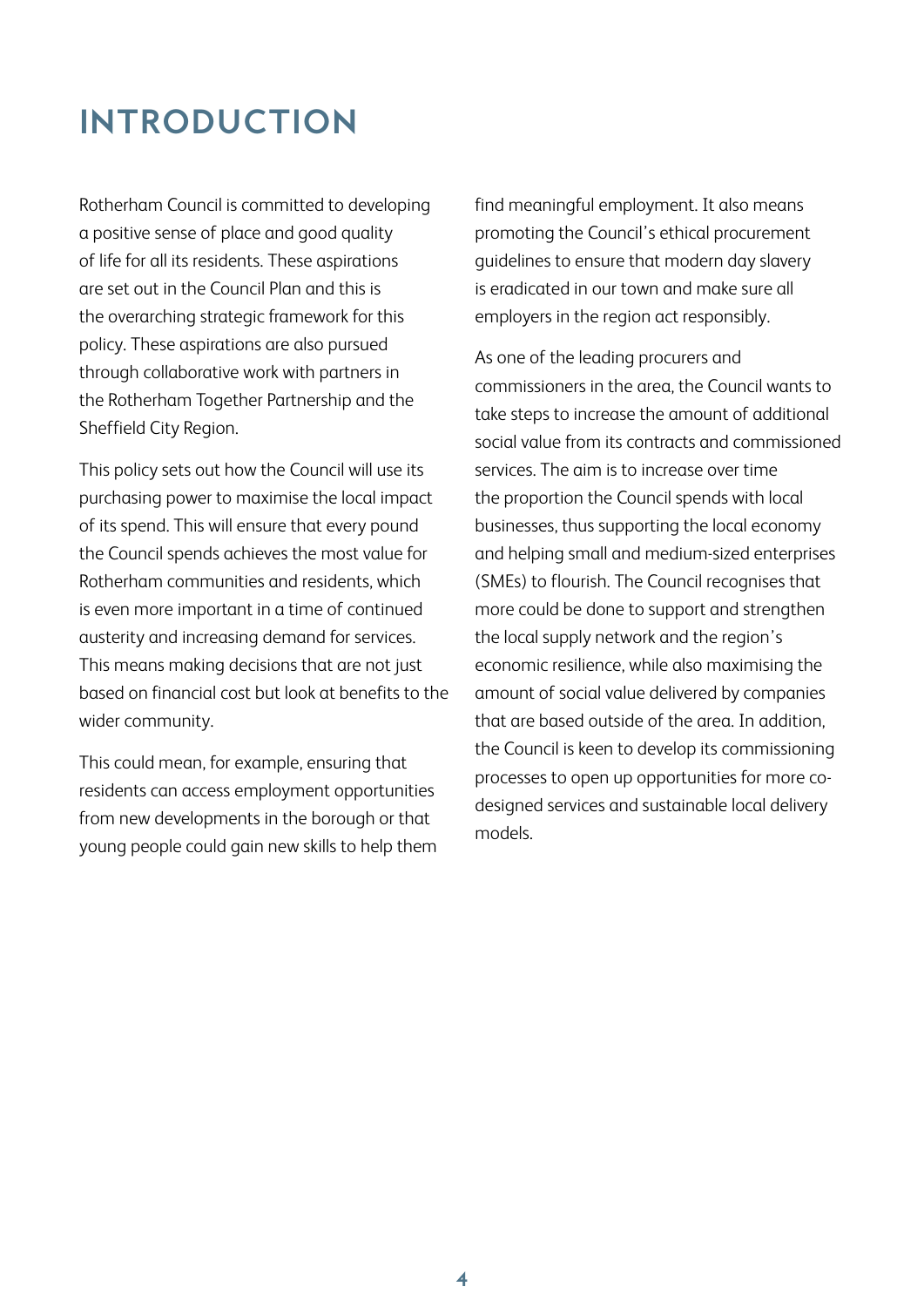# **WHAT IS SOCIAL VALUE?**

The Public Services (Social Value) Act 2012 came into force on 31st January 2013. Local authorities and other public bodies have a legal obligation to consider the social good in contracts that are subject to the Public Contracts Regulation 2015. The aim of the Act is not to alter the commissioning and procurement processes, but to ensure that, as part of these processes, councils give consideration to the wider impact of the services delivered. The Act also promotes the use of co-design in commissioning processes as a valuable tool to strengthen local delivery.

Social value is defined by the Social Value Hub as:

## *'The benefit to the community from a commissioning or procurement process over and above the direct purchasing of goods, services and outcomes'.*

This definition is the one that has been adopted by the Council.

This policy provides an opportunity to integrate economic, environmental and social sustainability into procurement processes by developing a fresh approach to commissioning, one that builds positive relationships with providers and generates greater social value.

## Policy Purpose

This document sets out for procurers, commissioners, the Council's suppliers and residents, Rotherham Council's approach to social value, as well as the practical steps it will take to maximise the local impact of its spend. It should be read in conjunction with the minimum standards charter, which sets out our ethical procurement standards, and the social value toolkit which provides a step-by-step guide to the social value procurement process.

## Working with Partners

The Council is committed to working with partner organisations, including the NHS, Fire and Police, to collectively increase the amount of social value delivered by public sector organisations through a jointly agreed social value charter. The charter will set out the aims and outcomes for public sector organisations to maximise the amount of social value they deliver.



<sup>1</sup>NOMIS Annual Labour Survey, 2017 figures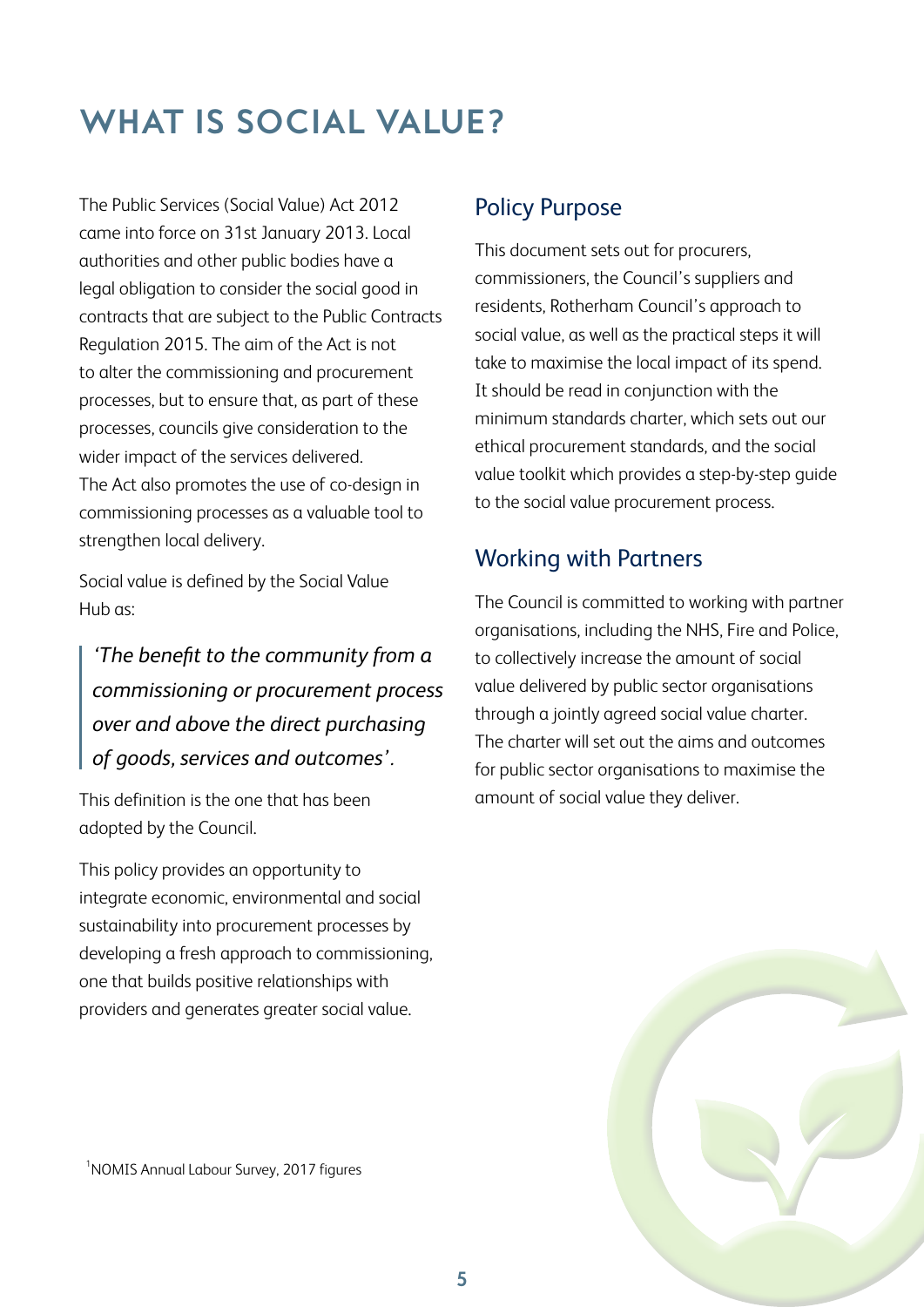# **AIMS AND OBJECTIVES OF THE POLICY**

The aim of the social value policy is to maximise the local impact of the Council's spend and to:

- Raise the living standards of Rotherham residents and work towards the JRF Living Wage.
- Increase the proportion of the Council's expenditure which goes to local businesses and providers rather than those elsewhere in the country.
- Build social value into all Council contracts and maximise the impact gained from every pound spent. We will introduce a rigorous system for assessing and measuring social value.
- Commit to the principle of co-designing services wherever possible

#### **The Council will achieve this by:**

**Working with** partners and local businesses to raise living standards and promote the JRF Living Wage in Rotherham

**Increasing**, over time the percentage of spend with Rotherham businesses

**Promoting** the local economy so that small and medium-sized businesses and voluntary sector bodies can thrive

**Moving away** from purely transactional processes of procurement towards building relationships and working with locally-based organisations

**Ensuring** that any contracts with a value of over £100,000 demonstrate real and quantifiable social value and capturing the scale of additional social value achieved each year

**Ensuring,** where possible, that where the Council invites written quotations that at least one is from a local supplier.

**Adopting** the national Keep It Local principles

**Involving** local people and organisations in our commissioning processes through meaningful co-design

**Building** the capacity and sustainability of local voluntary organisations

**Creating** local employment and training opportunities, particularly for the most disadvantaged groups and communities

**Promoting** environmental sustainability and mitigating the effects of climate change through procurement and purchasing processes

**Promoting** fair and ethical trading through our contractors and in the supply chain

Successful implementation of the policy will be measured against six social value outcomes.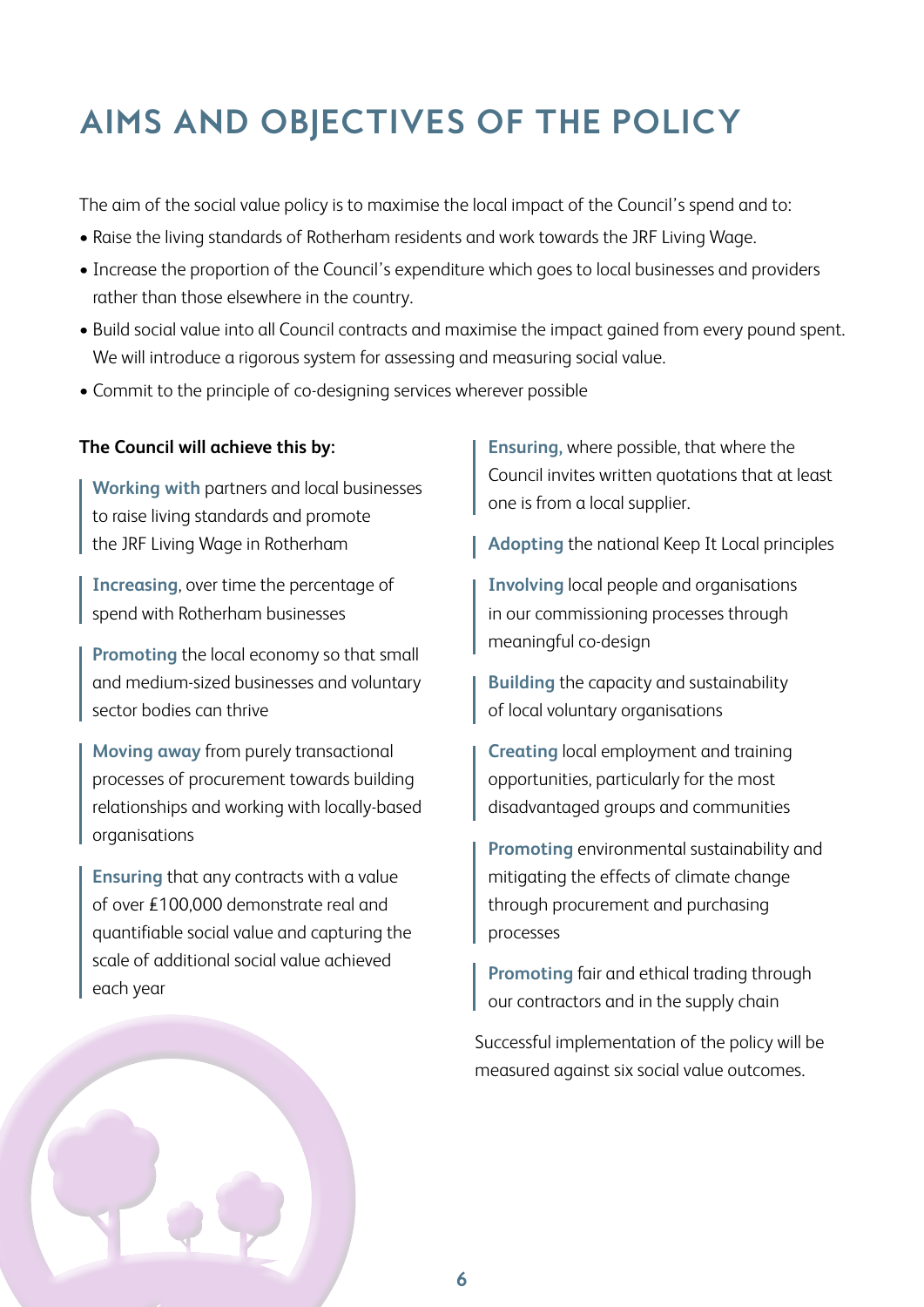# **SOCIAL VALUE WILL BE MEASURED AGAINST SIX OUTCOMES**



**Raising living standards for residents** 

The central theme of this policy is increasing living standards for our residents. In Rotherham, average full time pay is 89% of the national average and below the city region average. Pay for women in Rotherham is 61% of male pay. We want to see more employers paying the JRF Living Wage over time.



**A strong local economy with employment and skills opportunities and a growing business base**

As one of the fastest growing economies in Yorkshire it is important that local businesses are sustainable and able to expand. We want to increase the proportion of the Council's spend which goes to local businesses and ensure our contractors actively upskill their workforce.



**Young people have the opportunity to develop skills and find worthwhile employment**

It is vital to ensure that young people, especially those who struggle to find employment or training, are given the skills that will allow them to thrive in the modern economy. Research shows that a young person who has four or more meaningful encounters with an employer is 86% less likely to be Not in Employment, Education or Training (NEET) and can earn up to 22% more during their career.



**Equality of opportunity for disadvantaged people and communities including disabled people**

Some adults struggle to access employment opportunities – for instance the employment gap between those with a long-term health condition and the overall employment rate is 10.7%. A thriving economy is based both on creating jobs and also ensuring that everyone has equal opportunities to access them.



**Strengthened and sustainable community and voluntary sector**

The Community and Voluntary sector plays a vital role supporting the community in Rotherham. Ensuring that the sector is thriving and sustainable is a key aim of this policy.



**Greater environmental sustainability including accessible green public spaces**

As the climate changes it is essential that the Council supports and protects the environment and delivers greater levels of sustainability. Central to this is ensuring we all play our part in reducing carbon dioxide emissions.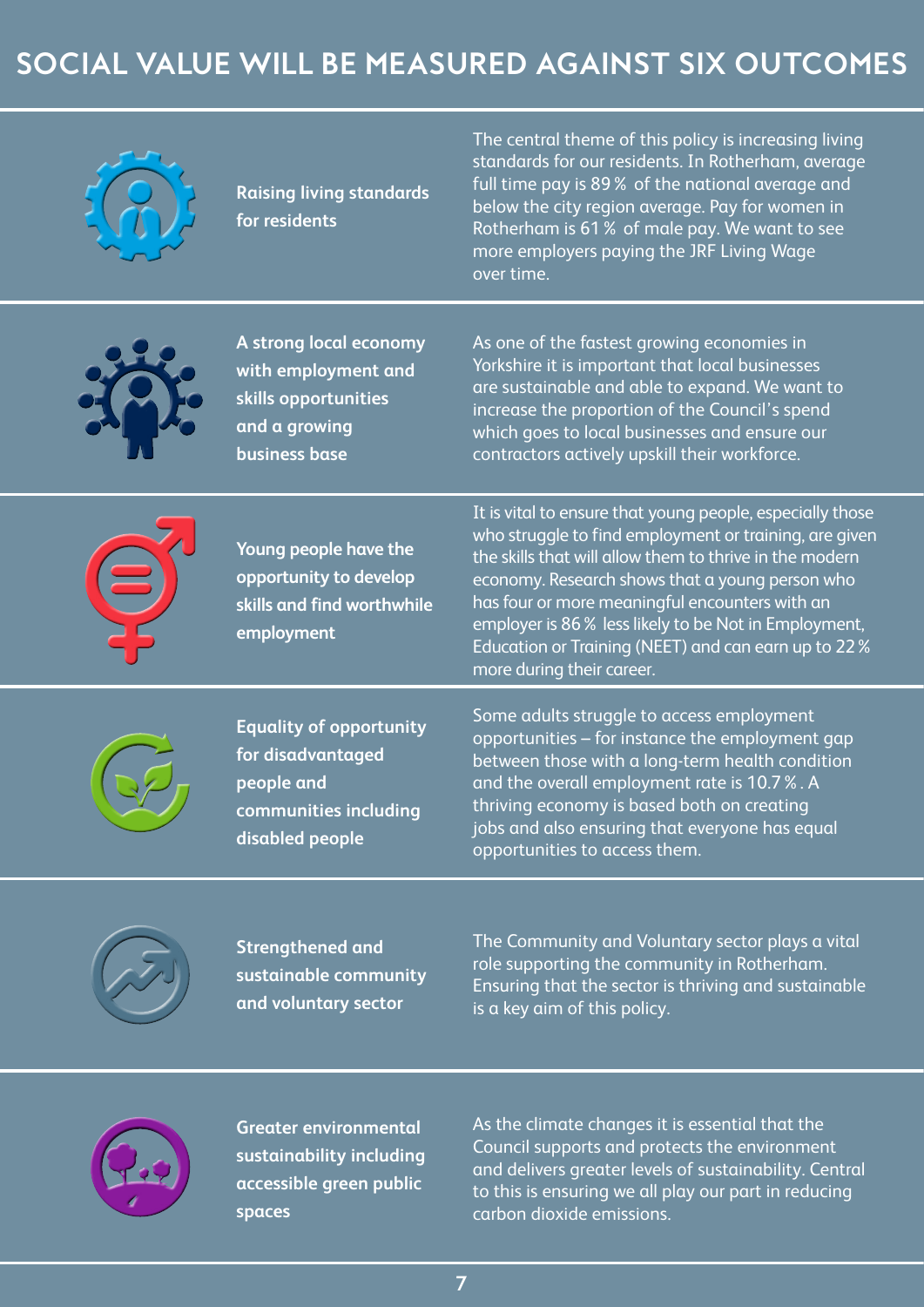# **SOCIAL VALUE FRAMEWORK**

The social value framework will create a structured approach so that the application of social value is standardised across the Council. The framework is designed so that suppliers can take a bespoke approach to each contract to ensure that the social value element of the tender is appropriate, relevant and achievable. This will allow suppliers to innovate and show initiative in delivering social value.

The framework will apply to all contracts of a value of more than £100,000. The social value commitment will account for 20% of the overall score for tender bids. For contracts where the Council invites written quotations at least one should be from a local supplier.

The framework (see back page) describes each social value outcomes and how they will be measured. The social value procurement process has four stages, as follows:

**Opportunity assessment:** The first stage of any contract process will be the undertaking of a social value 'opportunity assessment' as part of the pre-procurement activity. This will identify the appropriate, relevant and achievable elements of social value that could be delivered through the life of the contract. In addition, officers will identify any opportunities for local businesses or organisations to participate in the process and the best way to encourage and support them.

**Embedding outcomes in the tender process:** Following the identification of suitable social value outcomes, these should be embedded within the tender process. The answers should then be scored based on how appropriate and achievable they are.

**Formal contract:** Following conclusion of the tender process, a formal contract will be entered into incorporating the commitments made as part of the preferred bidder's response.

**Contract management:** Through a structured contract management process, officers will monitor social value commitments ensuring they are undertaken in their entirety and using the Council's leverage when suitable to enforce commitments.

**The Framework:** The Rotherham social value framework (see page 11) sets out the Rotherham social value outcomes and measures. Support and guidance for potential suppliers is available through the social value toolkit, which provides a step by step guide to the procurement process.

However, this is only a guide and the social value framework list of measures is not exhaustive. The expectation is that commissioners, procurement officers and suppliers will have active conversations about the best way to deliver the social value outcomes and that they work collaboratively to explore innovative social value actions where appropriate.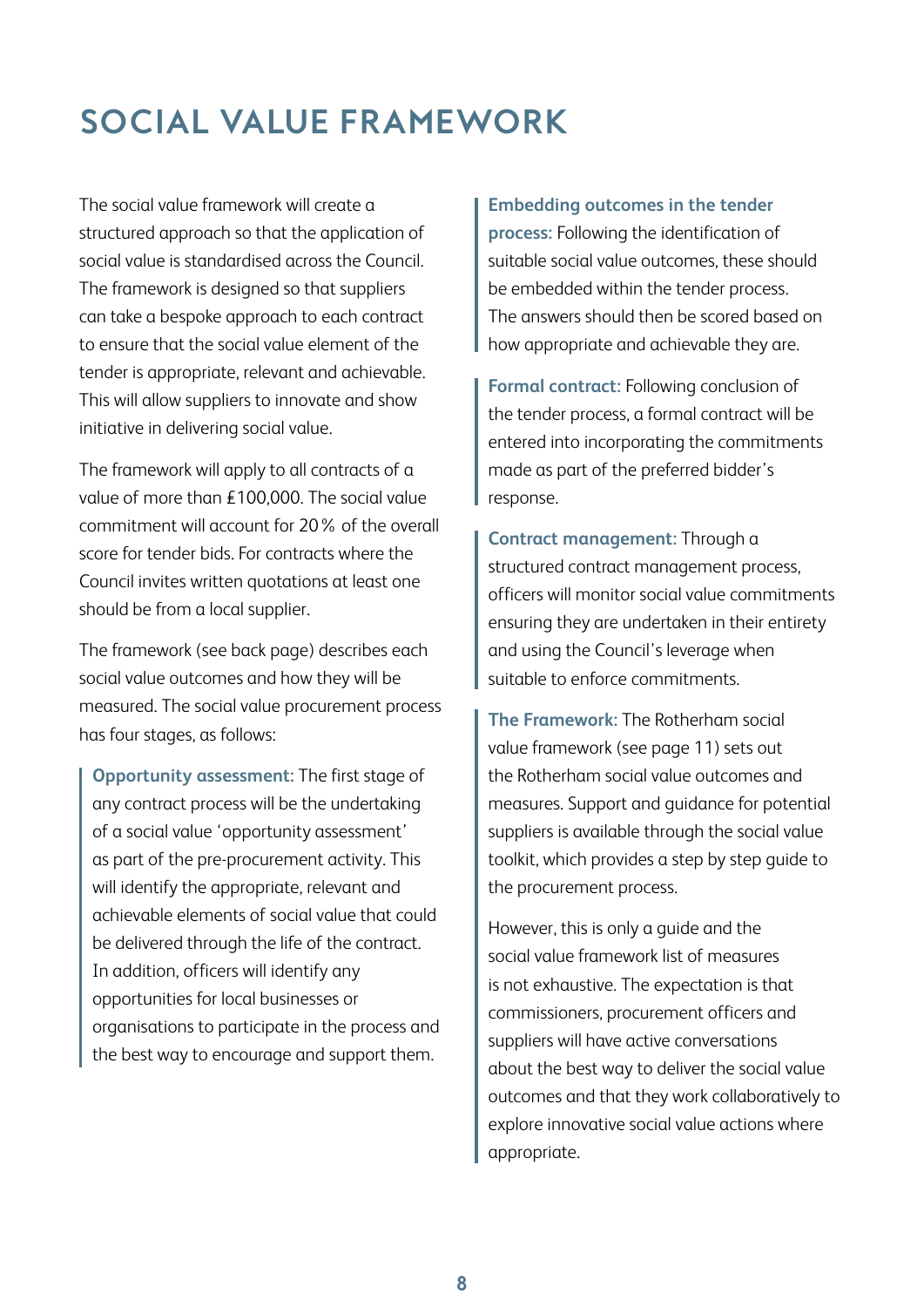## Commissioning Services

The Council commissions a large number of services with the private and voluntary sectors every year.

In developing its approach to commissioning, the Council has adopted the national Keep It Local principles developed by Locality. These principles will enable the Council to make a greater shift towards a more collaborative approach grounded in local delivery, early intervention and prevention.

As a member of the Keep it Local network of councils, Rotherham Council will be able to share good practice from across the network and learn from the most innovative authorities across the country.

## **Keep it Local principles**

Think about the whole system and not just individual service silos

Coordinate services at a neighbourhood level

Increase local spend to invest in the local economy

Focus on early intervention now to save costs tomorrow

Commit to our community and proactively support local organisations

Commission services simply and collaboratively so they are local by default As part of the commitment to maximising social value as part of the commissioning approach, the Council will:

- Co-design services wherever possible
- Engage people with lived experience throughout the service design and procurement phase
- Review commissioning and procurement models to allow local provider organisations to collaborate and make best use of local assets.
- Explore opportunities to develop new and innovative delivery models such as social enterprises, mutuals and consortium arrangements.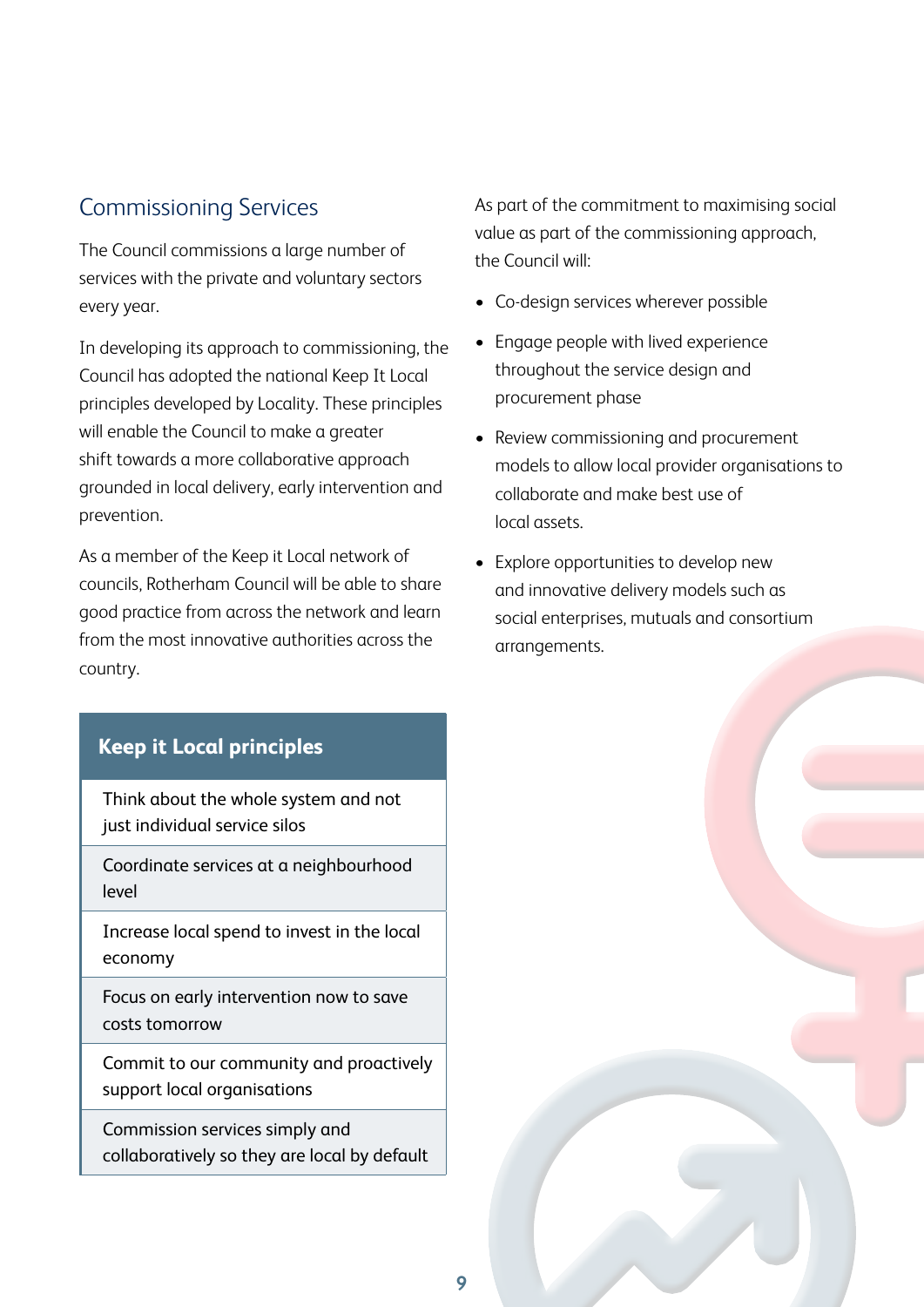## Co-design Case Study

Housing Related Support is a recent example of the use of co-design to commission a new service. Housing Related Support is a preventive programme for young people aged 16-25 with multiple needs and sometimes with chaotic lives. It provides support packages allowing young people to gain their independence and obtain suitable permanent accommodation.

The Council decided, when the contract was to be re-tendered, to involve young people in co-designing the new specification in order to develop a programme of support which best supported their needs and what was important to them.

Commissioners built relationships, encouraged creative thinking, utilised best practice and delivered engagement sessions in order hear the voices, views and lived experiences of young people in receipt of support as well as specialist workers and professionals.

The contract was won by a Sheffield-based charity with an excellent record of providing crisis support to young people who were homeless or at risk of homelessness. In addition, the design of the contract allowed for a smaller Rotherham based charity to sub-contract a portion of overall contract, thereby ensuring that the Council spend remained within the City region.

## Measuring Social Value

The Council aims to capture the amount of social value secured in contracts and delivered by contracting organisations. Using the Themes Outcomes Measures (TOMs) method of social value measurement, the Council will produce a quarterly figure broken down by service area. The ambition is to increase the percentage of spend within the local area and spent with SMEs.

All suppliers who have committed to the delivery of social value outcomes through a Council contract will be required to submit a quarterly report, evidencing the progress made against these outcomes. The delivery of social value commitments will be monitored as part of the contract management process.

### Governance

The leadership and governance of this policy will be led by the Leader and the chief executive and will be subject to an annual report to Cabinet. Year one will be a baseline year and an opportunity to identify the extent and quantity of social value. Following the baseline year, social value targets will be set on an annual basis. In addition, the existing outcomes and measures will be reviewed annually to ensure they continue to reflect local priorities. The Council will also develop a range of qualitative impact measures to better capture the nature of social value activity. These will be developed and reviewed on an annual basis.